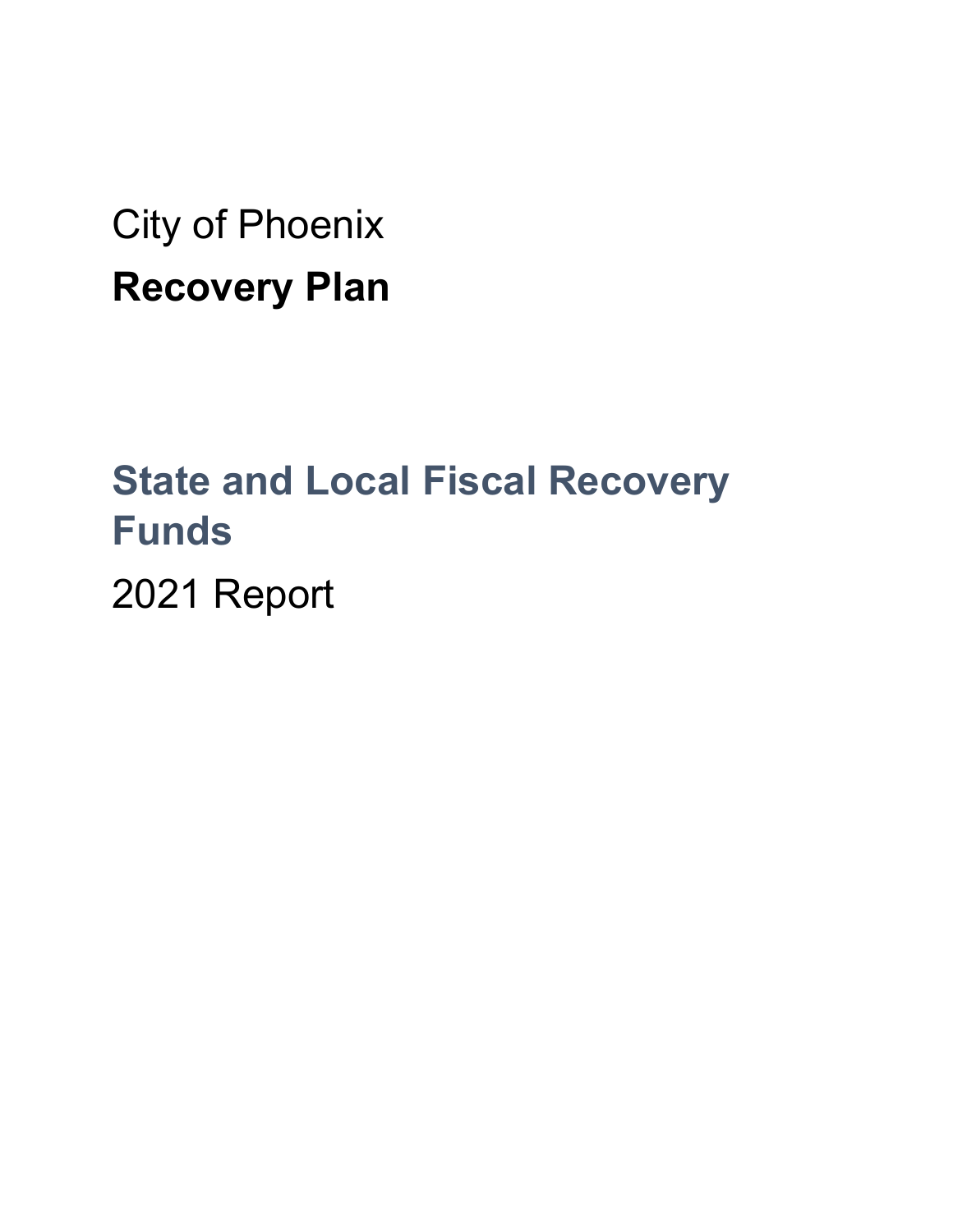## **City of Phoenix 2021 Recovery Plan**

## **Table of Contents**

| PROJECT INVENTORY AND PERFORMANCE REPORT  6 |  |
|---------------------------------------------|--|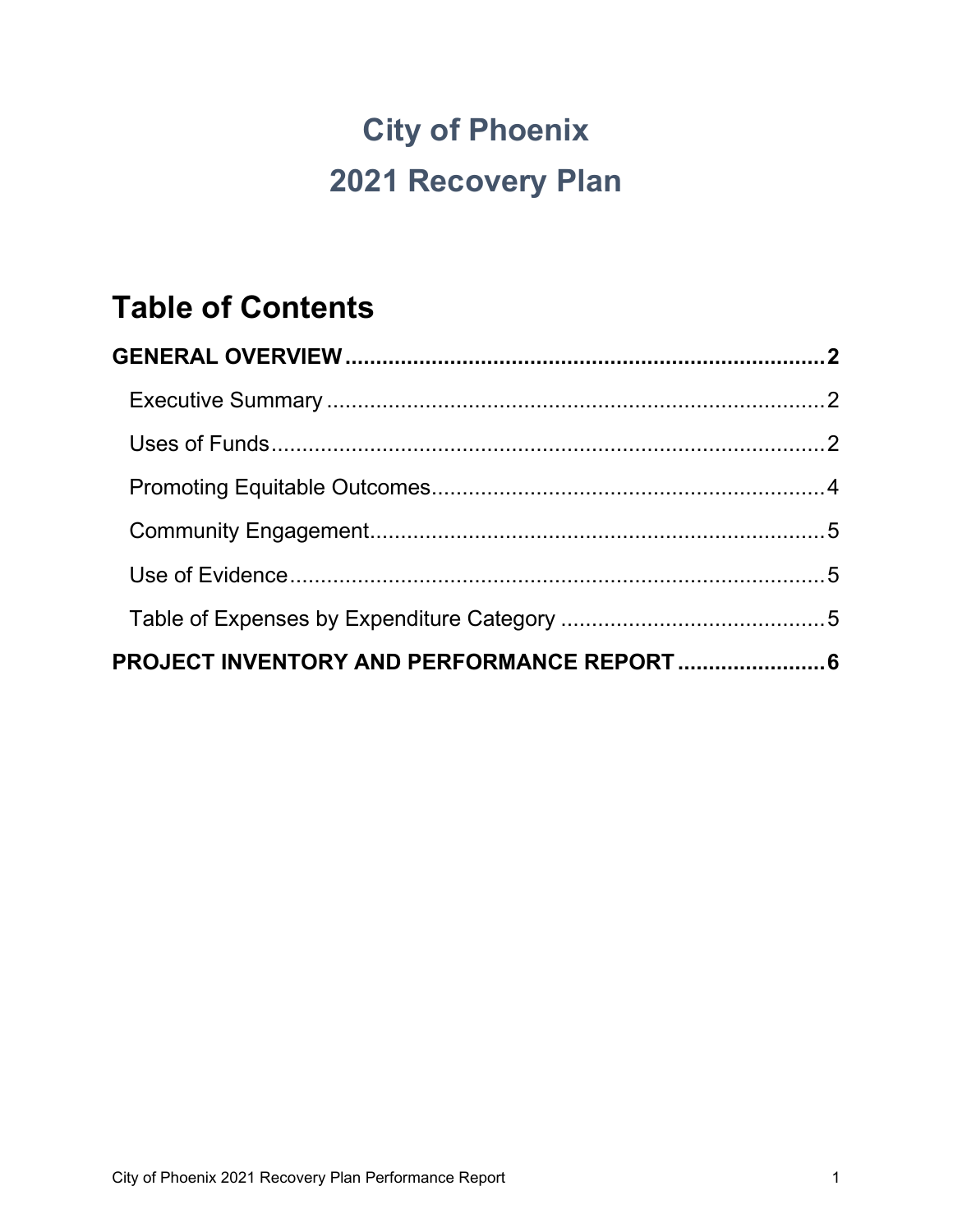### <span id="page-2-0"></span>GENERAL OVERVIEW

#### <span id="page-2-1"></span>**Executive Summary**

The City of Phoenix received its first American Rescue Plan Act (ARPA) Coronavirus State and Local Fiscal Recovery Fund (SLFRF) allocation of \$198 million on May 19, 2021. At the direction of City Council, the City only received approval for the first allocation. The second allocation of \$198 million will be awarded in May 2022, and after City Council approval of the second ARPA strategic plan in the spring of 2022, the funds will be available to spend beginning Fiscal Year (FY) 2022-23.

On June 8, 2021, City Council approved the ARPA Fund Strategic Plan which comprised of three investment focus areas: Community Investment, City Operations Investment, and Contingency. Programs were created with the common goal of addressing the needs of the community as a result of the COVID-19 pandemic. The plan includes 47 programs spanning areas such as COVID-19 testing and vaccine efforts, homelessness and mental services, business assistance, family financial assistance, youth sports and education, technology and wireless network improvements, and food insecurity.

#### <span id="page-2-2"></span>**Uses of Funds**

#### Review of CARES Act and Other Relief Programs

Prior to ARPA, the City received COVID-19 relief dollars from various federal programs. The following information details funding from the CARES Act and the implementation of the Emergency Rental Assistance Program.

On March 27, 2020, the CARES Act was signed into law to address economic fallout resulting from the COVID-19 pandemic. The City was awarded \$293 million in Coronavirus Relief Funds (CRF) and its intended use was to cover expenditures incurred due to the public health emergency. On May 5, 2020, the City Council approved a plan to allocate CRF in three major categories:

- Community Services \$75 million
- City Operations \$75 million
- Reserve to Preserve City Services \$143 million

Programmatic expenditures under Community Services were broken down into seven sections and funding allocations changed as necessary with reallocation of certain funds throughout the year:

- Business Assistance
- Utility and Rent/Mortgage Assistance
- Distance Learning and Wi-Fi Access
- Mitigation and Care for Vulnerable Populations
- Food Delivery
- Better Health Outcomes and Community Testing
- Unallocated Funds

Additional information about CRF spending can be found online at [www.phoenix.gov/covidrelief.](http://www.phoenix.gov/covidrelief)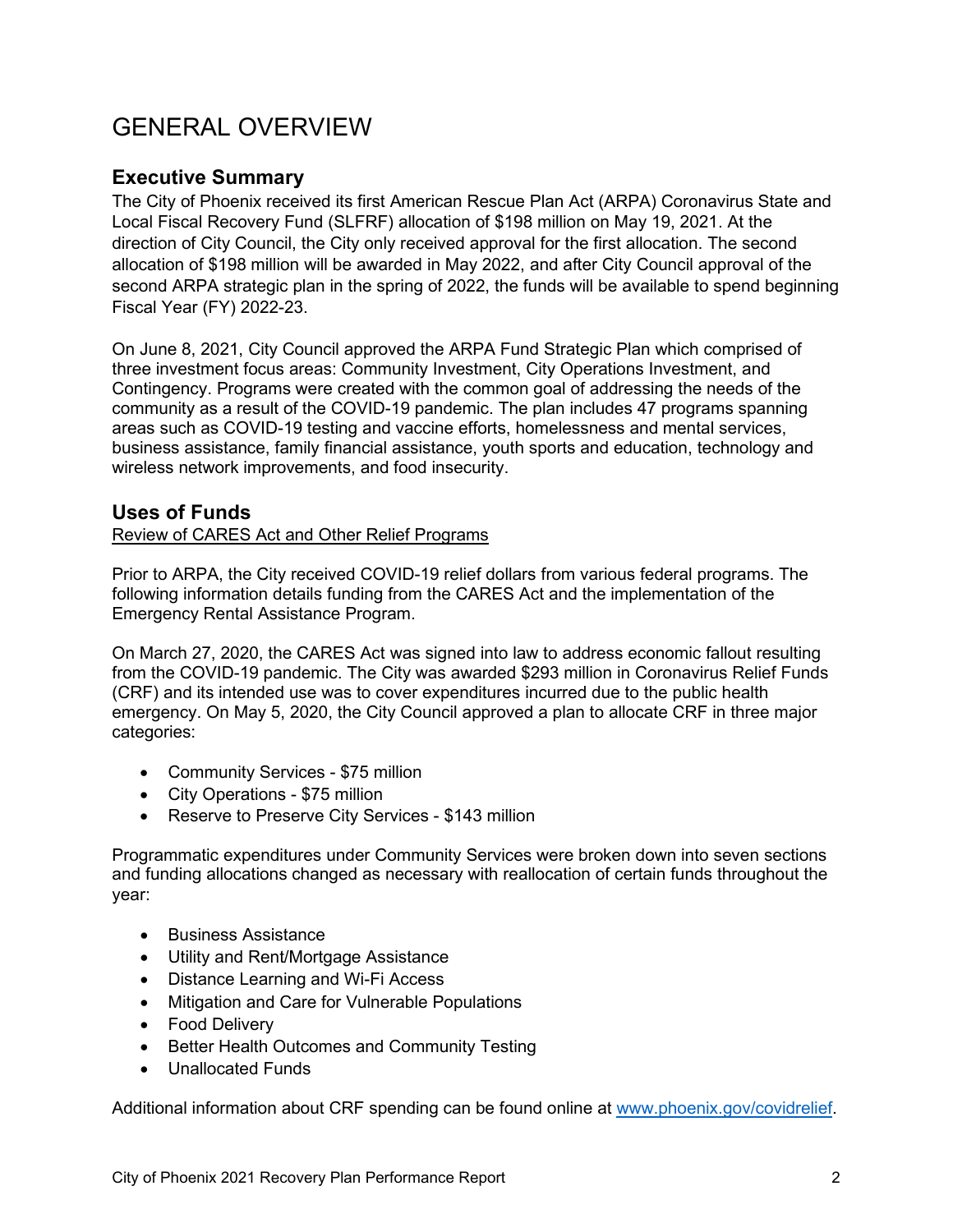On Feb. 9, 2021, City Council approved \$51.1 million for the City's Emergency Rental Assistance (ERA) 1.0 Program to provide financial services to residents needing rent and utility assistance. Funding for this program came from the Consolidated Appropriations Act of 2021, enacted on Dec. 27, 2020. To best serve the community, the City agreed to administer \$26.1 million through the Human Services Department and the remaining \$25 million through Wildfire, an experienced nonprofit corporation focused on ending poverty. The City's ERA Program launched on March 8, 2021 with the Human Services Department scheduling and completing appointments through its Central Intake Line (602) 534-AIDE (2433). On March 22, 2021, Wildfire opened its online application portal and has since been receiving and completing ERA applications through 11 subcontracted agencies. Program information can be found at [www.phoenix.gov/renthelp.](http://www.phoenix.gov/renthelp)

Additionally, the federal government allocated \$21.5 billion to continue the national emergency rental assistance program, known as ERA 2.0. The City's share of the ERA 2.0 allocation is \$55.3 million, however, only 40% has been received to date. This program will be further discussed at the Sept. 7, 2021 City Council Policy Session.

#### ARPA SLFRF

Fortunately, unlike many cities across the country in 2020, the City of Phoenix was well positioned in 2021 to propose new programs through its annual budget process. The City had a surplus of \$153 million and as per standard practice, solicited feedback from the community on how to use the surplus through virtual budget hearings in April 2021. In addition to the budget hearings, the City launched FundPHX in November 2020, an online tool designed to educate and engage the public in the City's annual budget process. Budget hearing public comments and FundPHX responses were used to make changes to budget. This incredible timing of community engagement provided advantageous information for the planning of the first allocation of ARPA funds. City leaders recommended a robust ARPA strategic plan to City Council on May 18, 2021. At this meeting, councilmembers and the community commented on the proposed programs. City leadership took the feedback from this meeting and on June 8, 2021, the City Council approved the recommended ARPA Strategic Plan that is currently being implemented.

As the City is still in its early phases of implementing ARPA programs, departments are undergoing meetings to set up key performance indicators, identify evidence-based interventions where appropriate, and ensure equitable outcomes are being promoted. The Project Inventory and Performance Report section of this plan details all 47 programs, spanning areas important to our community, such as COVID-19 testing and vaccine efforts, homelessness and mental services, business assistance, family financial assistance, youth sports and education, technology and wireless network improvements, and food insecurity. An ARPA website is currently being developed and the intent is for all programs to showcase not only expenditures but also showcase current outputs of key performance indicators and update the community on program successes and program challenges.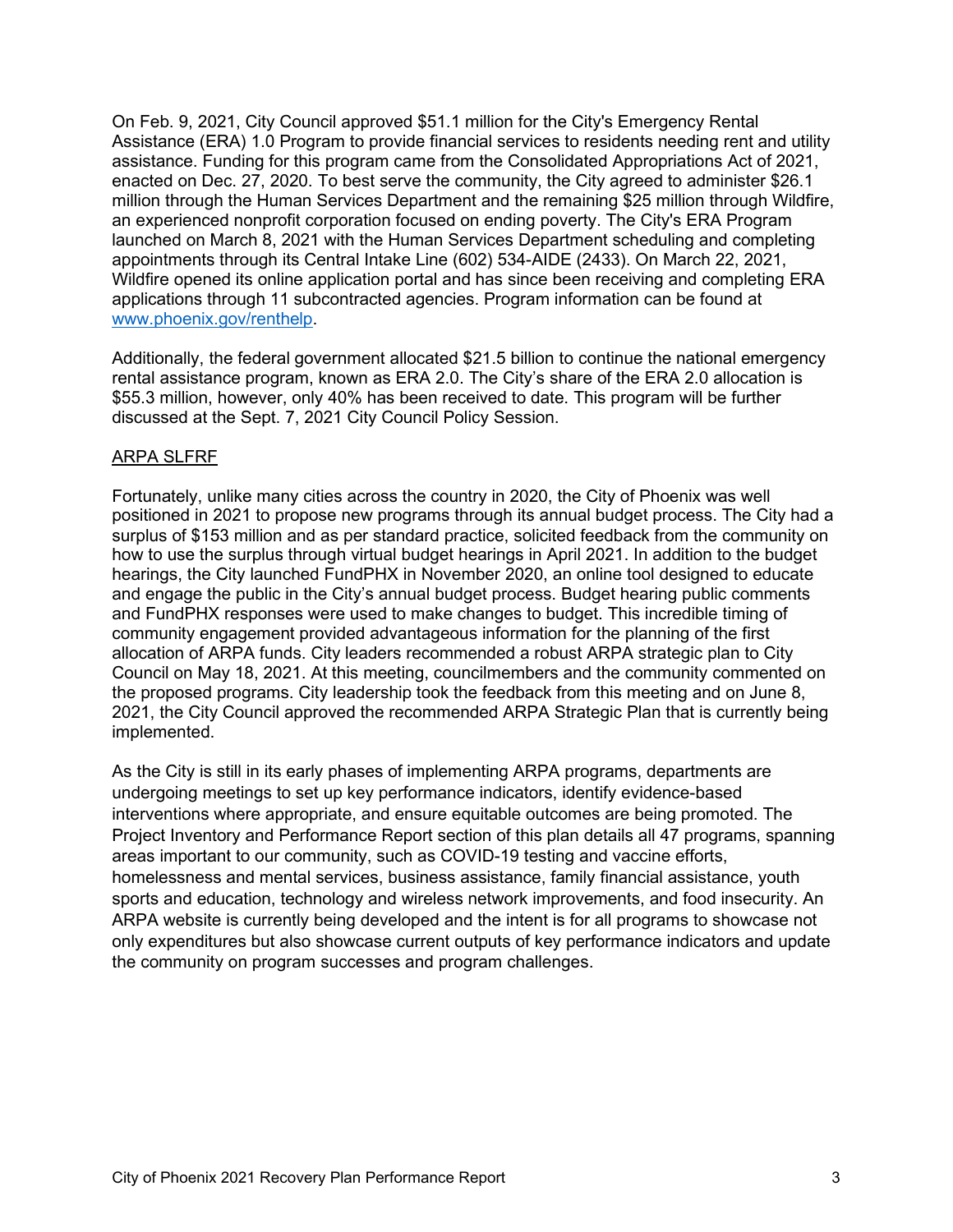There are six main Expenditure Categories (EC) provided by the US Treasury and in this first allocation, the City has proposed programs in four expenditure categories:

- Public Health (EC 1)
- Negative Economic Impacts (EC 2)
- Services to Disproportionately Impacted Communities (EC 3)
- Revenue Replacement (EC 6)

#### <span id="page-4-0"></span>**Promoting Equitable Outcomes**

It is widely agreed that the pandemic exacerbated preexisting inequalities in communities across the country. Along with wide disparities in infection and recovery rates by race, ethnicity, socioeconomic status, and place of residence, research shows poverty levels are increasing and inequality is accelerating. The City of Phoenix is no different in experiencing these challenges, as evidenced by the current high need of financial assistance for those struggling to pay rent and utilities. The goal is to proactively advance racial equity and inclusion while implementing recovery resources. It is imperative the City delivers relief efforts with a focus on delivering measurable benefits to residents most impacted and is mindful to not leave communities of color behind.

The City Council was intentional in approving a strategic plan with an equity lens. Many programs target vulnerable groups, such as individuals without homes, seniors, veterans, and youth groups. It was important to provide services and engage with communities hardest hit by the pandemic, including nonprofits, businesses, and frontline workers. A majority of programs are still working to identify key performance indicators and program evaluations. Staff are making sure to answer program questions to build strong performance such as:

- Are there particular historically underserved, marginalized, or adversely affected groups that you will serve?
- How equal and practical is the ability for residents or businesses to become aware of the services?
- Are there administrative requirements that result in disparities in ability to complete applications or meet eligibility criteria?
- Are the intended outcomes focused on closing gaps, reaching universal levels of service, or disaggregating progress by race, ethnicity, and other equity dimensions where relevant for the policy objective?

The City of Phoenix will provide as much program data, both qualitative and quantitative, as possible on its ARPA website, debuting later this fall. This information will provide information to the public of how the City is achieving its intended targets for each program. As noted in the Project Inventory and Performance Report portion of this report, the City's strategic plan targets key areas to address equity:

• Negative Economic Impact: The City currently has 23 programs that full under the Negative Economic Impacts expenditure category. These programs consist of assistance to households, small businesses, and nonprofits who have been impacted by the pandemic. This also includes food assistance, barriers to employment, and other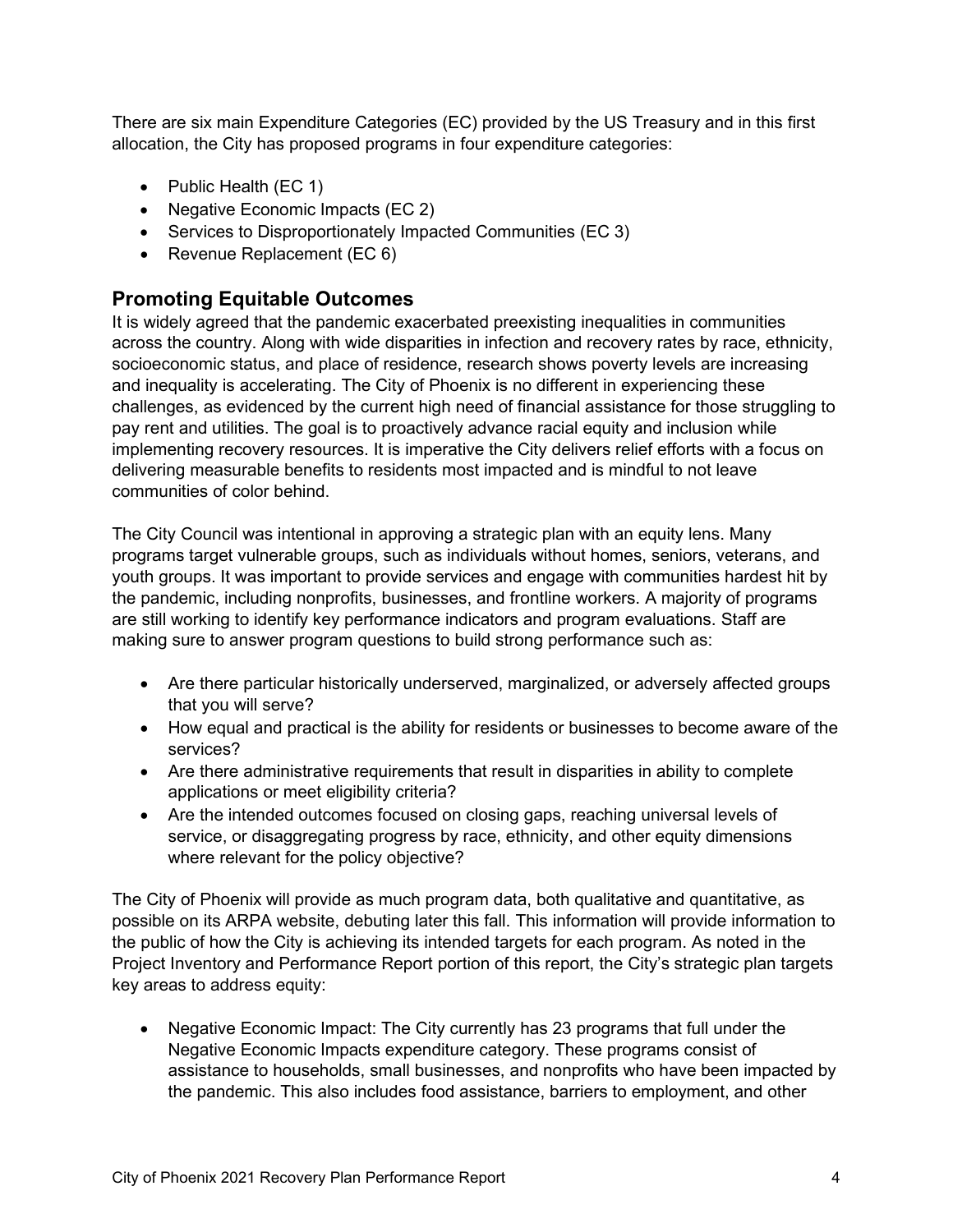strategies to assist disadvantaged groups with access to more opportunities in the community.

• Services to Disproportionately Impacted Communities: The City currently has eight programs that full under the Services to Disproportionately Impacted Communities expenditure category. This includes services to address health and educational disparities to promote healthy environments.

#### <span id="page-5-0"></span>**Community Engagement**

Phoenix has a proud history of engaging its community during critical processes, such as the annual budget approval, the City of Phoenix General Plan, street improvements, water resource planning, and more. Engagement ranges from community meetings, website updates, on-site engagement at a variety of diverse locations, and social media messaging. Information is available in both English and Spanish and should there be a request to translate into any other language, the City has resources to accomplish this.

It is a top priority of the City to ensure the community, especially among groups with significant barriers to services, are aware of ARPA relief programs. A number of program evaluations will include capturing participant satisfaction. Valuable feedback from participants will allow staff to make changes to current and future ARPA programs. Also, the ARPA website will serve as an online resource with information about all programs, including links to important application processes. The City is planning to use a portion of ARPA funds to advertise programs through GroceryTV, a service that provides digital advertising in checkout lines in grocery stores. This tool was successfully used to promote CARES Act programs in 2020. This document will be updated to reflect additional community engagement tools the City identifies as programs are implemented.

#### <span id="page-5-1"></span>**Use of Evidence**

For each ARPA program, staff are currently identifying which programs will utilize evidencebased interventions or determining program evaluation criteria. This section will be updated at its next publication with more information.

#### <span id="page-5-2"></span>**Table of Expenses by Expenditure Category**

This section includes Expenditure Categories provided by the US Treasury that the City of Phoenix currently has programs in and includes cumulative expenditures since July 31, 2021. This chart will be updated in this report each time an updated Recovery Plan is published.

|                | <b>Category</b>                                                 | <b>Cumulative</b><br>expenditures to<br>date $($ math) | <b>Amount spent</b><br>since last<br><b>Recovery Plan</b> |
|----------------|-----------------------------------------------------------------|--------------------------------------------------------|-----------------------------------------------------------|
|                | Expenditure Category: Public Health                             |                                                        |                                                           |
| 1.1            | <b>COVID-19 Vaccination</b>                                     |                                                        |                                                           |
| 1.2            | COVID-19 Testing                                                | \$104,880.00                                           | \$104,880.00                                              |
| 1.12           | <b>Other Public Health Services</b>                             | \$857.90                                               | \$857.90                                                  |
| $\overline{2}$ | <b>Expenditure Category: Negative Economic</b><br>Impacts       |                                                        |                                                           |
| 2.2            | Household Assistance: Rent, Mortgage, and<br><b>Utility Aid</b> | ۰                                                      |                                                           |
| 2.3            | <b>Household Assistance: Cash Transfers</b>                     |                                                        |                                                           |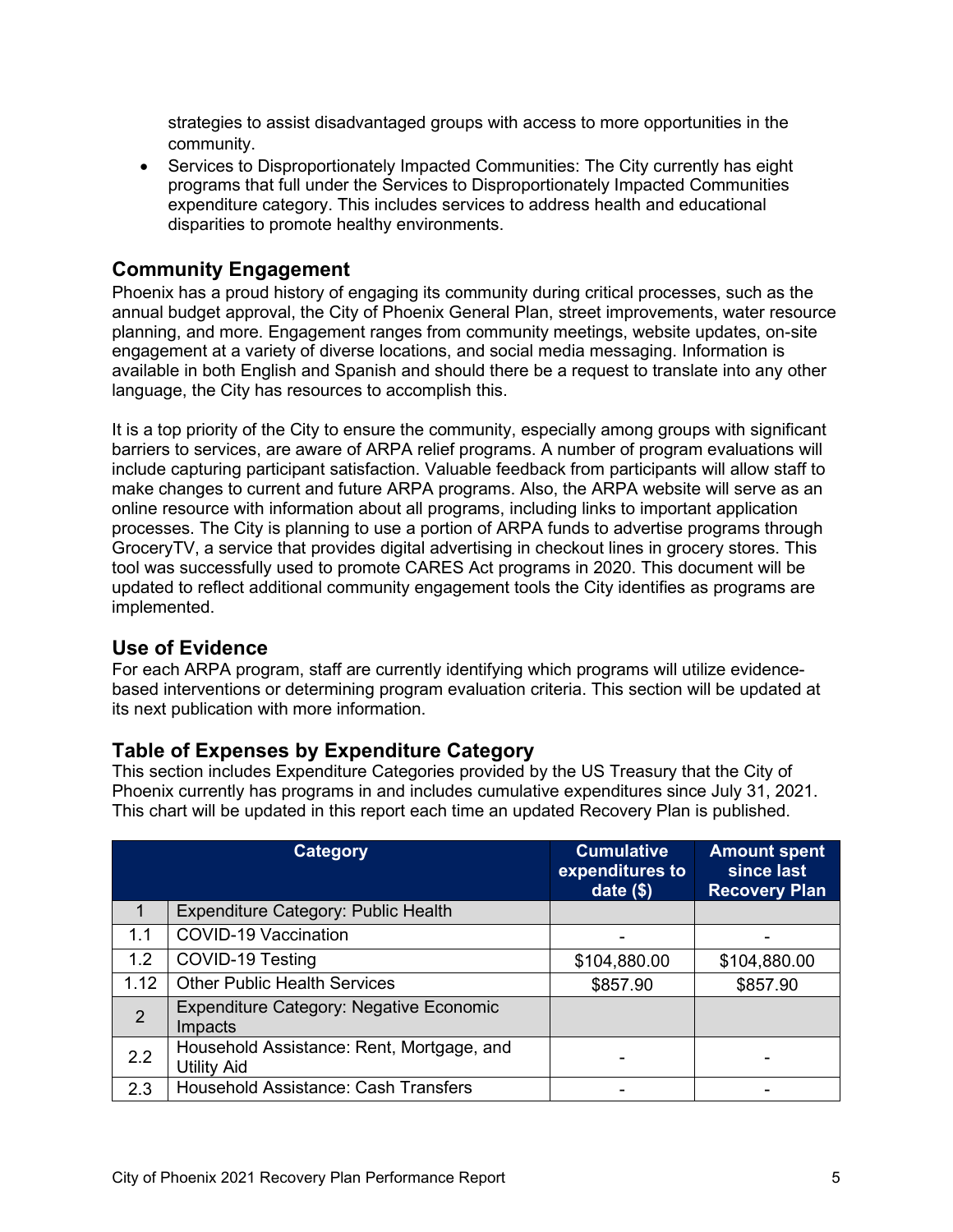|                | <b>Category</b>                                                                                                        | <b>Cumulative</b><br>expenditures to<br>date $($)$ | <b>Amount spent</b><br>since last<br><b>Recovery Plan</b> |
|----------------|------------------------------------------------------------------------------------------------------------------------|----------------------------------------------------|-----------------------------------------------------------|
| 2.4            | <b>Household Assistance: Internet Access</b><br>Programs                                                               |                                                    |                                                           |
| 2.7            | Job Training Assistance (e.g., Sectoral job-<br>training, Subsidized Employment, Employment<br>Supports or Incentives) |                                                    |                                                           |
| 2.9            | Small Business Economic Assistance (General)                                                                           |                                                    |                                                           |
| 2.10           | Aid to nonprofit organizations                                                                                         |                                                    |                                                           |
| 2.12           | Aid to Other Impacted Industries                                                                                       |                                                    |                                                           |
| 2.13           | <b>Other Economic Support</b>                                                                                          |                                                    |                                                           |
| $\overline{3}$ | <b>Expenditure Category: Services to</b><br><b>Disproportionately Impacted Communities</b>                             |                                                    |                                                           |
| 3.1            | <b>Education Assistance: Early Learning</b>                                                                            |                                                    |                                                           |
| 3.5            | <b>Education Assistance: Other</b>                                                                                     |                                                    |                                                           |
| 3.6            | Healthy Childhood Environments: Child Care                                                                             |                                                    |                                                           |
| 3.12           | Housing Support: Other Housing Assistance                                                                              |                                                    |                                                           |
| 6              | Expenditure Category: Revenue Replacement                                                                              |                                                    |                                                           |
| 6.1            | <b>Provision of Government Services</b>                                                                                |                                                    |                                                           |
| $\overline{7}$ | <b>Administrative and Other</b>                                                                                        |                                                    |                                                           |
| 7.1            | <b>Administrative Expenses</b>                                                                                         | \$21,427.20                                        | \$21,427.20                                               |
|                | <b>TOTAL</b>                                                                                                           | \$127,165.10                                       | \$127,165.10                                              |

### <span id="page-6-0"></span>PROJECT INVENTORY AND PERFORMANCE REPORT

On June 8, 2021, City Council approved the ARPA Strategic Plan for the first allocation of funding. The list below includes all 47 programs and approved allocations. Each program will include an overview, project expenditure category, and in future reports, will include use of evidence description and performance indicators with associated data. This section will be updated periodically online as staff defines related program information and is able to provide performance report summaries. This report will be submitted annually as required by the US Treasury.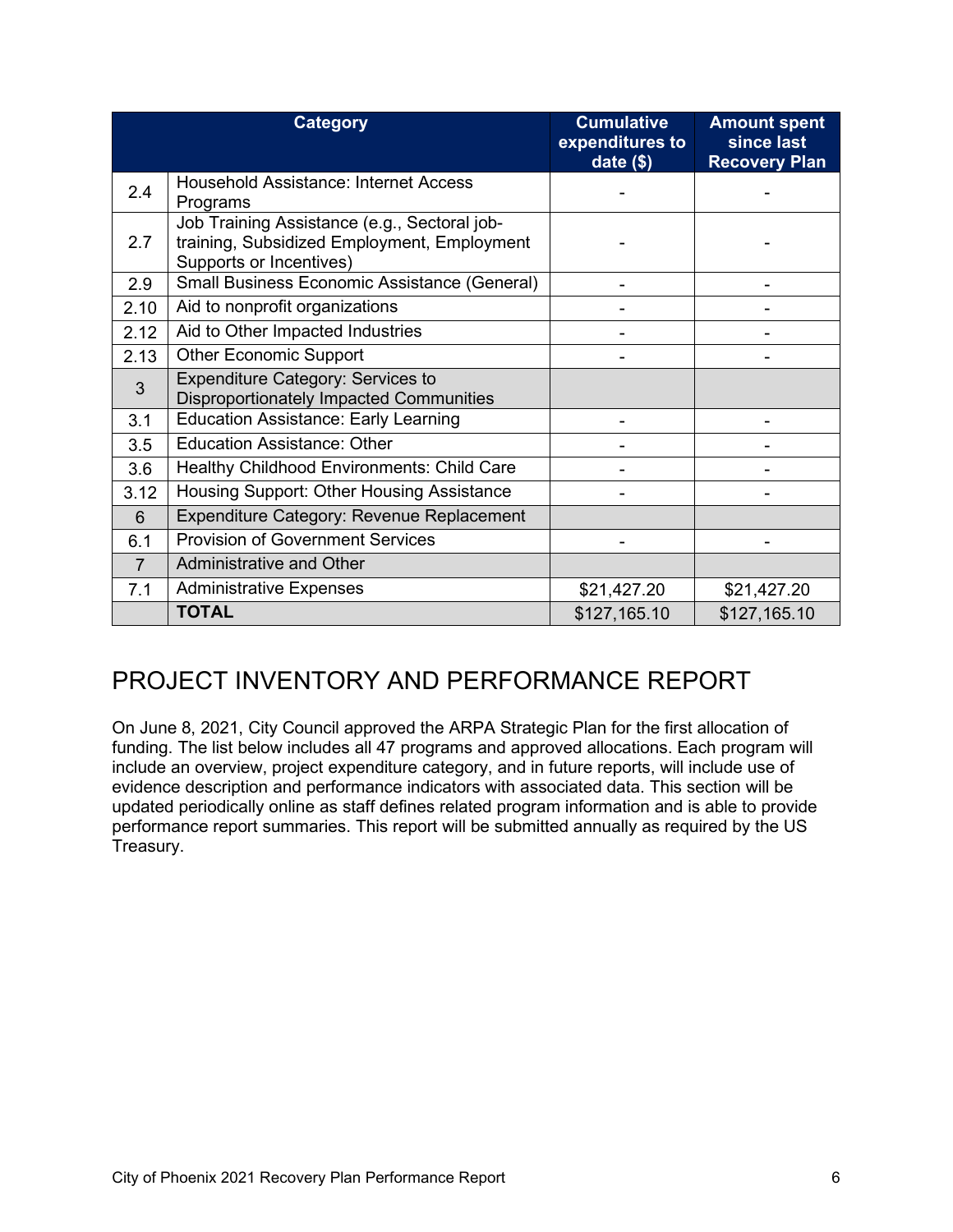#### **Community Investment \$143,000,000**

#### **Phoenix Arts, Business, and Employee Assistance Programs \$40,000,000**

#### Workforce Training Facility and Training Program - \$15,000,000

#### *2.7 – Job Training Assistance\*^*

This program will seek to leverage funding from IDA, PCDIC, Maricopa County and the Arizona Community Foundation to purchase and rehabilitate the old Kmart Building. Arizona State University, Maricopa Community Colleges and WestMec would take over all ongoing operations and maintenance. The facility would be used to create workforce training programs.

#### Workforce Wraparound Tuition/Apprentice Program - \$10,000,000

#### *2.7 – Job Training Assistance\*^*

This program will utilize existing and customized training programs, including apprenticeship programs, that will leverage the Phoenix Work4orce partnership. These programs will provide tuition assistance and wraparound services to Phoenix residents to promote training and job placement in high-growth, in-demand industries and occupations while addressing barriers to accessing training and employment.

#### Micro and Small Business Assistance Programs - \$8,000,000

#### *2.9 – Small Business Economic Assistance (General)\*^*

Based on lessons learned from the CRF program, Community and Economic Development recommends combining the micro and small business programs into one program. This would allow for a more efficient and less bureaucratic process. Awards would be either \$3K, \$5k or \$10k and would be based on the number of employees. Funding will also be used to provide assistance to business that have been impacted by COVID-19 and light rail development. For these businesses award amounts would be 50% higher due to the double impact of COVID and light rail construction.

#### Nonprofit Arts and Culture Stabilization Grants - \$2,750,000

#### *2.10 – Aid to Nonprofit Organizations\**

The Nonprofit Arts and Culture Stabilization Grants will provide two-years of funding to help Phoenix's nonprofit arts and culture organizations manage their operations, personnel, and programming as they welcome back audiences, guests, and patrons to their services. This twoyear program awards recovery grants to eligible Phoenix-based arts and cultural nonprofit organizations of all sizes who demonstrate intent, commitment, and strategies to sustain well beyond the COVID-19 pandemic. Organizations must have been in operation prior to March 1, 2020.

#### Small Business Workforce Program - \$2,000,000

#### *2.9 – Small Business Economic Assistance (General)\*^*

This program will provide assistance to small businesses (less than 100 employees) in Phoenix. Staff would market workforce connections to small businesses through special visits, marketing, social media, chambers and others. Funds will assist business owners with training and hiring a new workforce and retraining their existing workforce.

#### Artists to Work - \$1,000,000

#### *2.12 – Aid to Other Impacted Industries*

The Artists to Work program will enable the City to contract artists to develop temporary projects, installations, and performances. These commissions would reactivate a wide range of public spaces, including parks, trails, community centers, and neighborhood areas not usually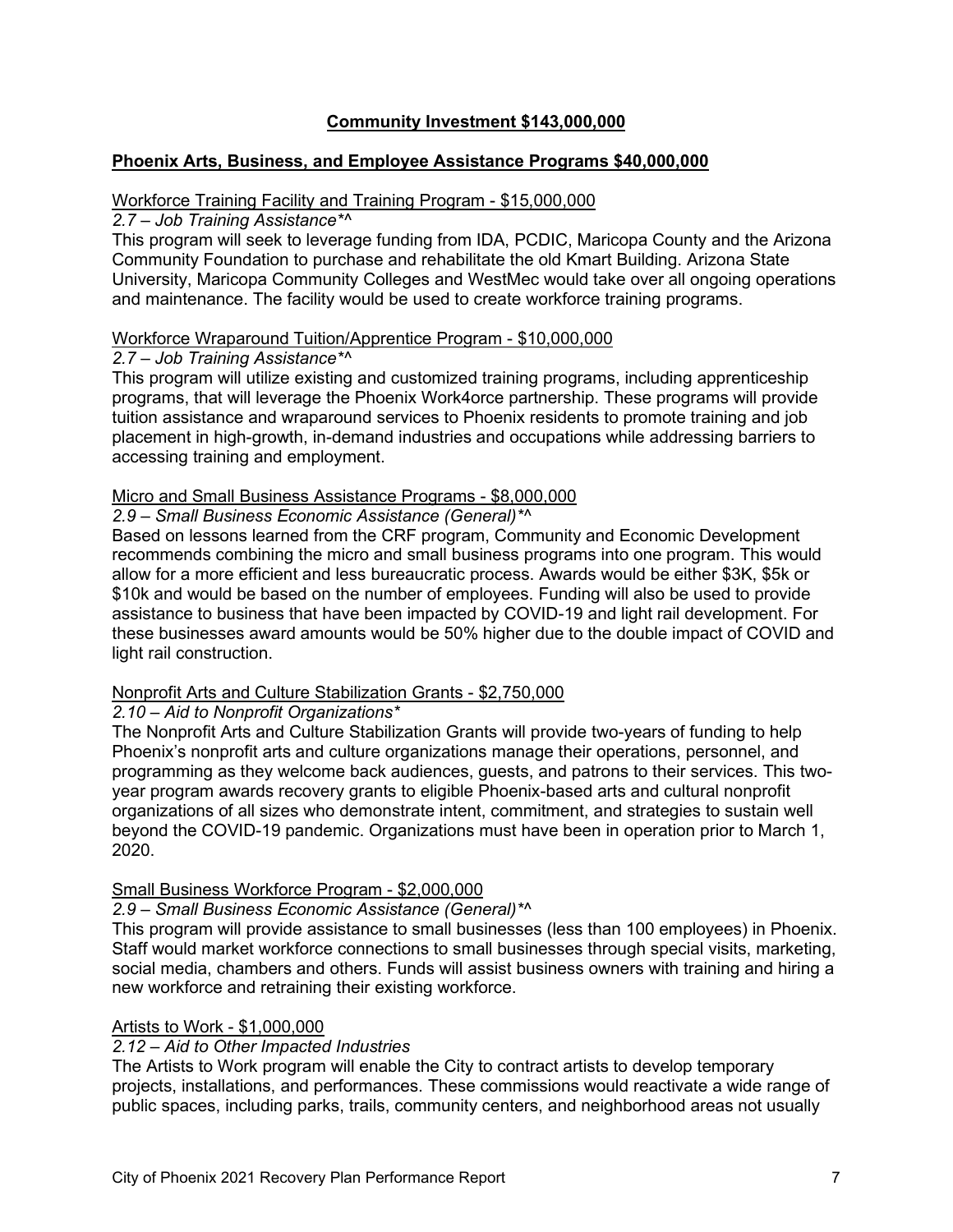defined or programmed as cultural spaces. The events could range from outdoor community performances of music, opera, theater, poetry, etc., to temporary outdoor installations/exhibitions of sculptures, paintings, and other forms throughout the city.

#### Arts Career Advancement Grants - \$500,000

#### *2.12 – Aid to Other Impacted Industries*

Grants will support working artists or arts workers who have experienced job loss, indefinitely postponed or canceled events and residencies, or terminated contracts due to the pandemic. Funding will cover lost income, support services to grow artistic skills, equipment or business operations recovery costs, and participation in an exhibit, festival, vendor showcase, or artist residency. Applications will be open from August 25 to October 6, 2021. More information can be found at [www.phoenix.gov/arts/grants-program.](http://www.phoenix.gov/arts/grants-program)

#### Arts and Culture Internship Program - \$500,000

#### *2.7 – Job Training Assistance\*^*

The Arts and Culture Internship Program is a two-year program that will allow nonprofit arts and culture organizations and for-profit creative industries the opportunity to hire full-time interns for twenty weeks. The internships provide undergraduate students with meaningful on-the-job training and experience working in the cultural sector. The program ultimately strengthens Phoenix's workforce by providing access to high-quality opportunities for college students of all backgrounds to gain experience, understanding, and transferable skills relevant to careers in and out of the arts, the creative economy, and engagement in public life.

#### Personnel/Technical Assistance/Professional Development Programs - \$250,000

#### *7.1 – Administrative Expenses*

Funding will allow the Office of Arts and Culture to reallocate a current vacant position or hire a new position to coordinate and spread the word about the work. It also includes funds for continued technical assistance and professional development in financial sustainability, business practices, and reopening strategies.

#### **Mitigation and Care for Vulnerable Populations \$31,500,000**

#### \*Denotes programs related to the City's Homelessness Strategy

Funds are intended to be used to provide resources needed to properly address the needs of persons experiencing or facing homelessness during the public health emergency, persons suffering from mental and/or behavioral health conditions, veterans, seniors and our refugee communities. A few examples of how funds may be used are listed below:

#### \*Homelessness and Mental Health- \$10,500,000

#### *1.10– Mental Health Services\**

This funding provides City Council with the resources needed to address a variety of opportunities including but not limited to mental and behavioral health, rehabilitation centers, and homelessness. These funds could also be leveraged with funds from other units of local government and the non-profit community to provide regional solutions to these issues. This program will be discussed further at the September 21, 2021 City Council Policy Session.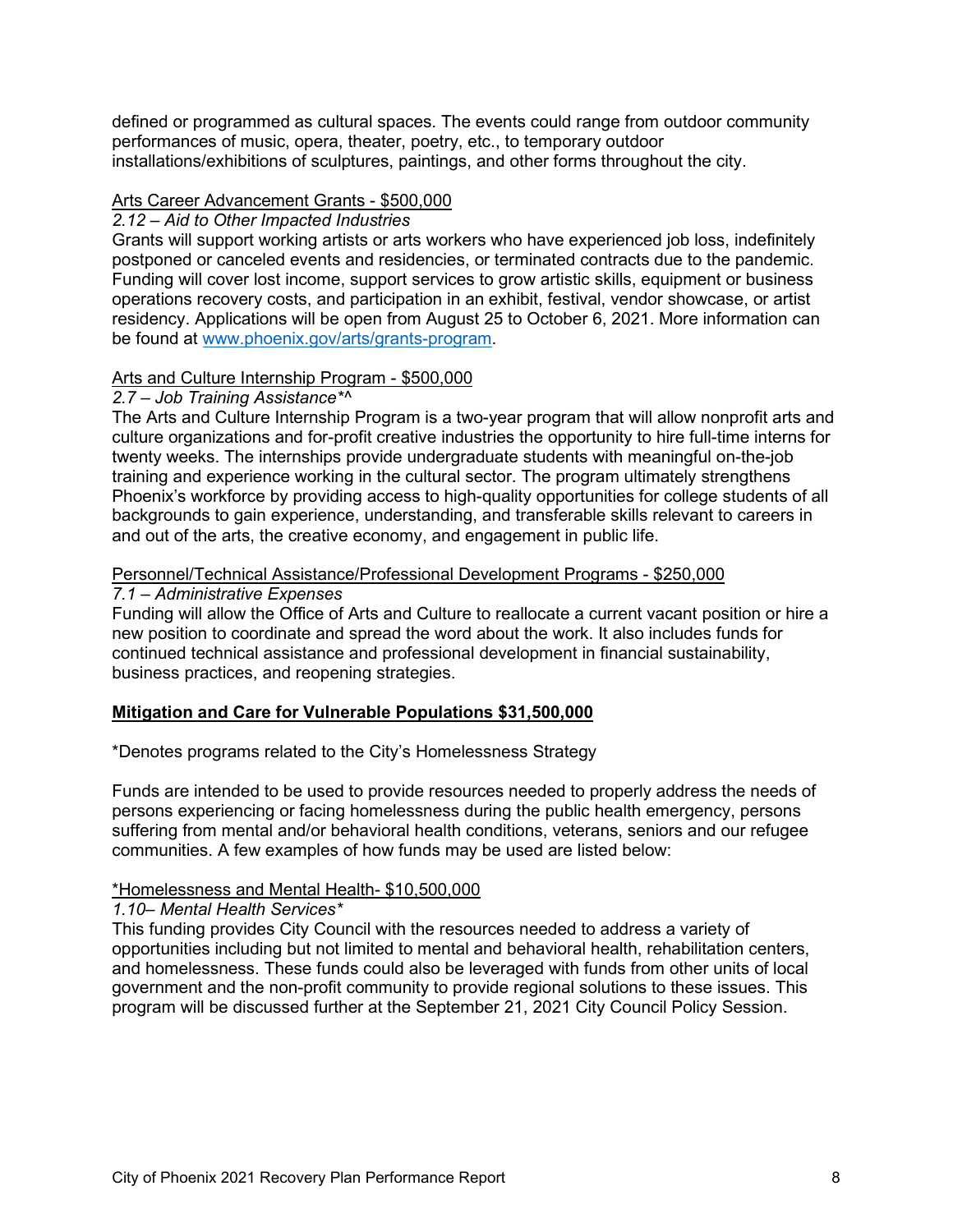#### Edison Impact Hub - \$5,000,000

#### *1.12 – Other Public Health Services*

Funds will be used to retrofit the historic children's hospital from a vacant, dilapidated building to a community services center that will provide medical offices and other services to the community.

#### \*US Vets and Veteran Relief - \$4,500,000

#### *1.12 – Other Public Health Services*

Funds will provide relief for Veterans experiencing or at risk of homelessness during the pandemic. Many of our vets are more vulnerable to COVID-19 due to living conditions, age, and chronic health complications. Funding could also provide additional operational support needed by the US Vets Organization to transition into the property purchased earlier this year with COVID Relief Funds.

#### \*Summer Heat Respite - \$3,000,000

#### *1.12 – Other Public Health Services*

Funds will be used to create a heat respite/cooling center to provide a place of respite during the summer for individuals experiencing homelessness. The center would be operated May through September for 7 days a week, during the warmest times of the day (9am-7pm) and provide guests with a place to socially distance due to COVID-19 and include meals, outreach and other supports. Funding would be used for a temporary shelter, insurance, utilities, tables and chairs, security, janitorial services, bio-waste removal services, IT services, meals, water, and staffing.

#### Financial Assistance for Phoenix Refugee and Asylee Community - \$3,000,000

#### *2.10 – Aid to Nonprofit Organization*

Funds will be used to support nonprofit agencies serving the refugee and asylee community, as well as to create full-time staff support to provide services to this community. These positions would act as navigators that would help this community navigate government services and programs.

#### Memory Café Program - \$2,000,000

#### *1.12 – Other Public Health Services*

This funding will expand the City's Memory Café program for senior center members and their caregivers. Memory Cafes stimulate participants through music therapy, art and memory exercises, and are a key contributor to the Dementia Friendly City initiative.

#### Area Agency on Aging's Goods2HOME - \$2,000,000

#### *1.12 – Other Public Health Services*

Funding will continue to support the Area of Agency on Aging's Goods2HOME program which the City support with CARES Act funding in 2020. This program provides delivery services to low-income, disabled, and homebound seniors who need medication and sanitation supplies.

#### Justa Center - \$1,000,000

#### *1.12 – Other Public Health Services*

This funding will support the restoration of the Justa Center, a building currently owned by the Area Agency on Aging (AAA). The Justa Center serves vulnerable seniors experiencing homelessness and would seek to leverage funds with Maricopa County and the State to build a transitional or bridge housing complex next to the Justa Center.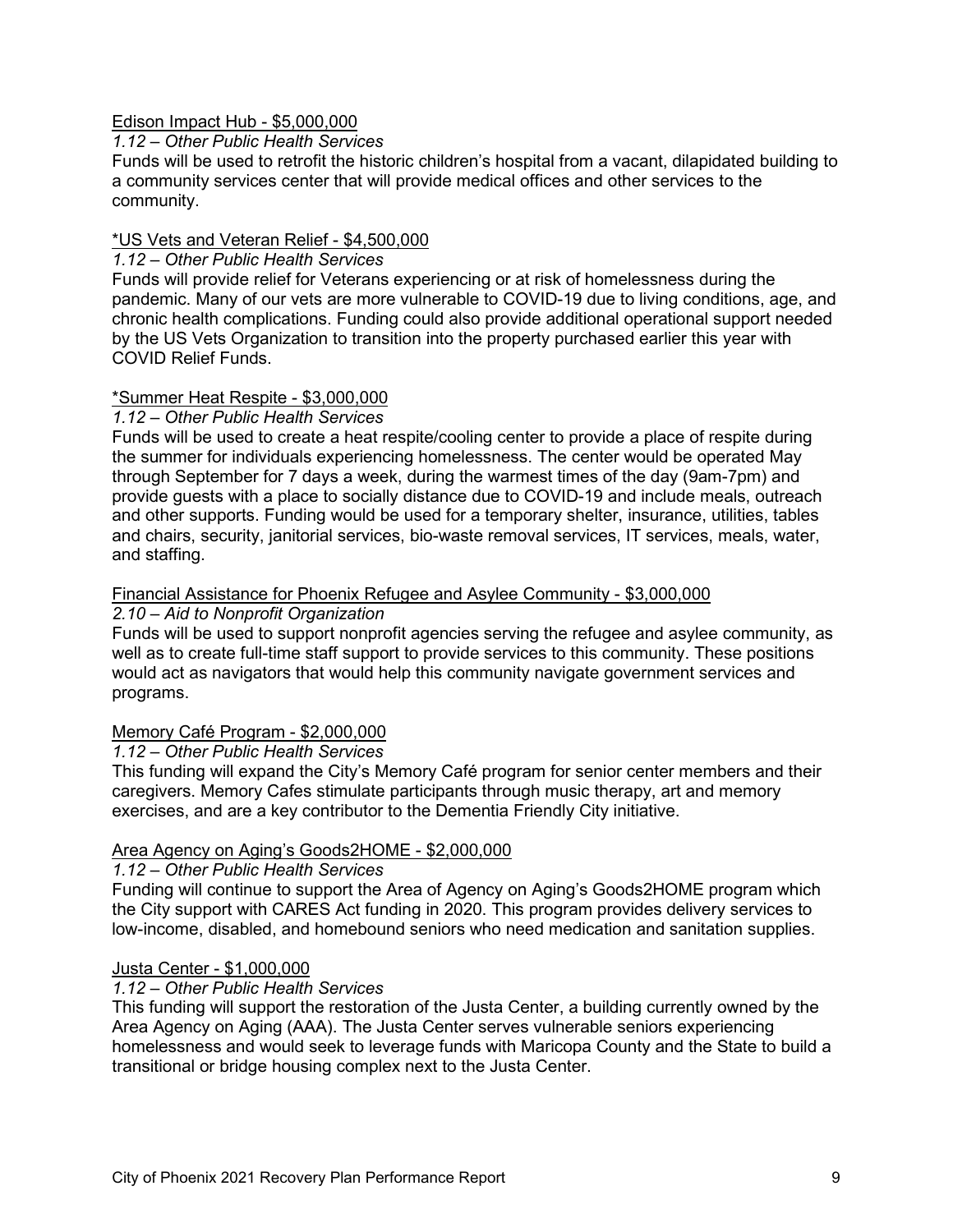#### Bus Stop Shelters - \$500,000

#### *1.12 – Other Public Health Services*

As part of the T2050 plan, the Public Transit Department has a goal of installing 80 new bus shelters per year. This additional funding will increase this goal to 100 shelters per year over the next two years. Bus shelters will be placed in locations currently without shade and provide heat relief to transit users.

#### **Households and Residential Assistance \$28,000,000**

\*Denotes programs related to the City's Homelessness Strategy

#### \*Financial Assistance for Phoenix Families - \$12,000,000

#### *2.3 – Household Assistance: Cash Transfers\*^*

Funds would be used to provide financial assistance to help low-to-moderate income families in Phoenix. The intent of this funding would be to ensure that families have resources needed to provide quality childcare and to cover other household expenses. Resources could also be used to provide mini-grants to Phoenix childcare facilities in low-to-moderate census tracks for technology upgrades that could include classroom screens, web-cam access, digital sign in/out software, childcare management software, and/or general WiFi upgrades. This program will be discussed further at the September 21, 2021 City Council Policy Session.

#### \*Utility & Rent/Mortgage Assistance - \$10,000,000

#### *2.2 – Household Assistance: Rent, Mortgage and Utility Aid \*^*

A portion of these funds will be used to provide residents with City water, sewer and trash, electric, internet/broadband, natural gas utility and rent/mortgage assistance. Funds are intended to be used on residents who don't qualify for the City's more restrictive \$106M Emergency Rent Assistance Programs (ERA 1 and ERA 2). A portion of funds will also be used to provide landlord incentives as part of the Emergency Housing Vouchers program. This program will be discussed further at the September 7, 2021 City Council Policy Session.

#### Airport Childcare Facility - \$5,000,000

#### *3.6 – Health Childhood Environments: Child Care\*^*

Funds will be used to provide childcare options for hospitality workers at the airport. A survey was sent to companies that do business at Sky Harbor International Airport and of the companies that responded, an overwhelming majority were in favor of offering childcare services to workers at the airport.

#### Bus Card Subsidy Program - \$1,000,000

*3.12 – Housing Support: Other Housing Assistance\*^*

Funds will be used to provide subsidies and fare assistance to residents that rely on public transportation.

#### **Youth Sports, Recreation, Education and After-School \$28,800,000**

#### Citywide Wireless Network Project and Partnership with Phoenix Union - \$10,000,000

#### *2.4 – Household Assistance: Internet Access Programs\*^*

Funds will be used to continue building the community wireless network project that was initially approved by City Council using the Coronavirus Relief Fund. The project is a partnership between the City, Phoenix Union, and others.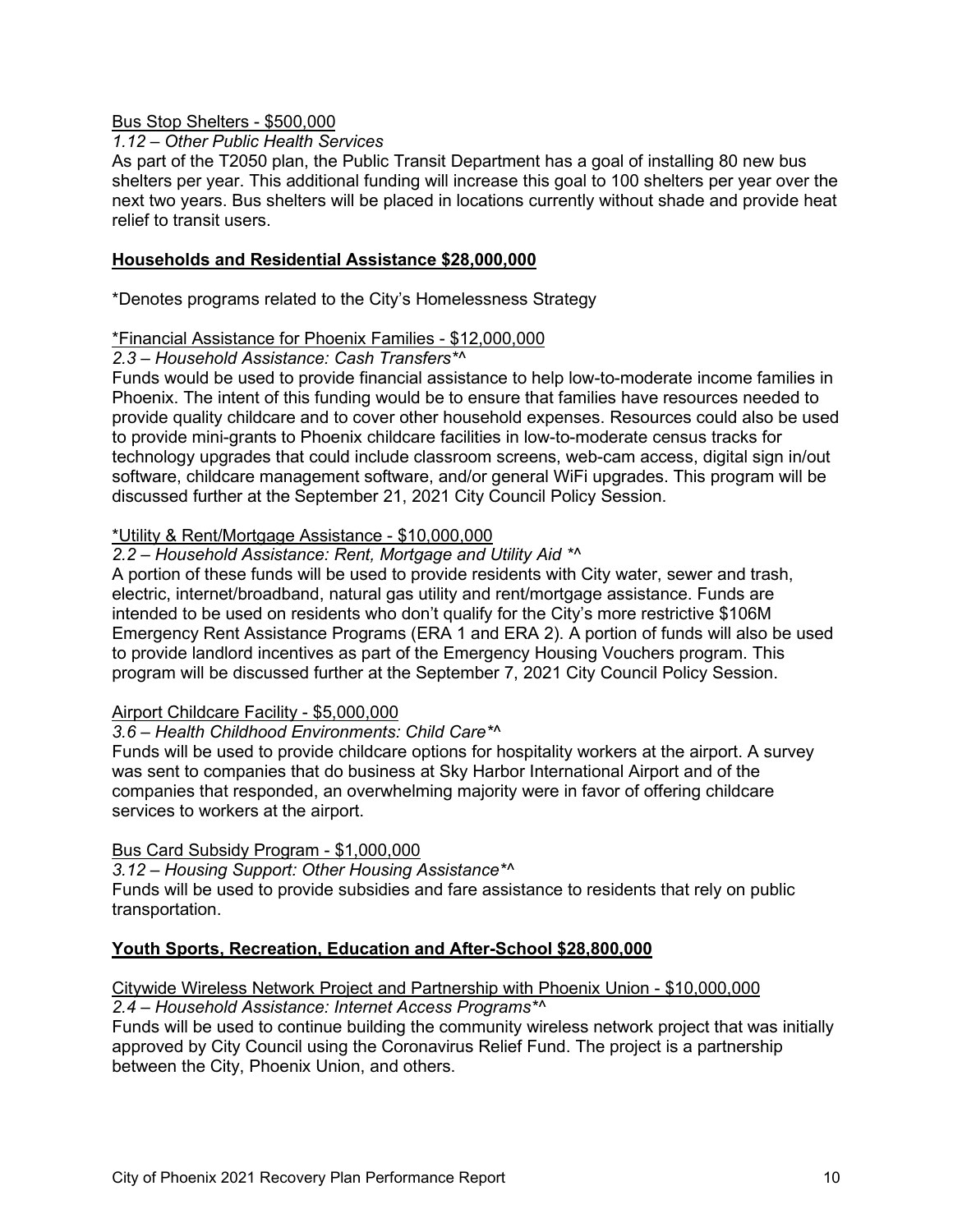#### Early Childhood Education Expansion - \$6,000,000

#### *3.1 – Education Assistance: Early Learning*

Funding will be used to create a program to increase access to early childhood education for 500 preschool children, ages four to five. The proposed program would mirror performance standards, quality control, and curriculum of the Head Start Program while allowing eligible families to be at 200% of poverty level rather than the Head Start mandated 100% of poverty level. Additionally, approximately half of this funding will be used to provide First Things First scholarships for early childhood services (childcare and preschool) for children birth to five.

#### After-School Grant for Phoenix Schools - \$2,500,000

#### *3.5 – Education Assistance: Other\*^*

Funds will be available for school districts and charter schools who commit to providing free or affordable after-school programs in-line with the Phoenix After-School Center (PAC) program.

#### Wi-Fi Connectivity for Community Centers and Public Housing Properties - \$2,300,000 *2.4 – Household Assistance: Internet Access Programs\*^*

Funds will provide access to internet connectivity in community centers and public housing properties in an attempt to bridge the digital divide that impacted communities during pandemic.

#### StartupPHX @ Burton Barr - \$1,400,000

#### *2.7 – Job Training Assistance\*^*

Funds will be used to provide a broader range of services to the community by expanding the Hive @ Central. The expansion would include the addition of two meeting rooms, a graphics station, and technical assistance for small business owners. For programming, funds would be used to contract with a vendor to provide the Business Roadmap and MAPA Para Us Negocio series for teens and adults. The contracted vendor would be responsible for curriculum development and facilitating all sessions in English and Spanish.

#### College Depot Assistance for Students - \$1,000,000

#### *2.4 – Household Assistance: Internet Access Programs\*^*

Funds will be used to purchase laptops and hotspots to loan out to students who have struggled with staying connected to school during the pandemic. The program would loan selected students a laptop and hotspot for the summer to help level the playing field in education. High school students with a district issued device need to turn in their laptops at the end of the school year and will not regain access to them until the school year resumes in August. This program will allow students to continue skill building, summer job hunting, and virtual programs throughout the summer.

#### Library Bookmobile for Underserved Areas - \$700,000

#### *3.5 – Education Assistance: Other\*^*

The library department has several pieces of land for future library branches located in fast growing areas. Since a bond program is a few years away, we propose purchasing a large bookmobile that could be used to provide service from library property at 67tth Avenue and Lower Buckeye.

#### PHXWorks at Burton Barr and Ocotillo - \$600,000

#### *2.4 – Household Assistance: Internet Access Programs\*^*

Funds will be used to purchase laptops and hotspots to leverage resources and provide extra services for the community. The library will partner with CED to establish a Job Services Center in Burton Barr Central Library and at Ocotillo Library. Workforce laptops and hotspots will be available for customers to check out for a 3-week check out period.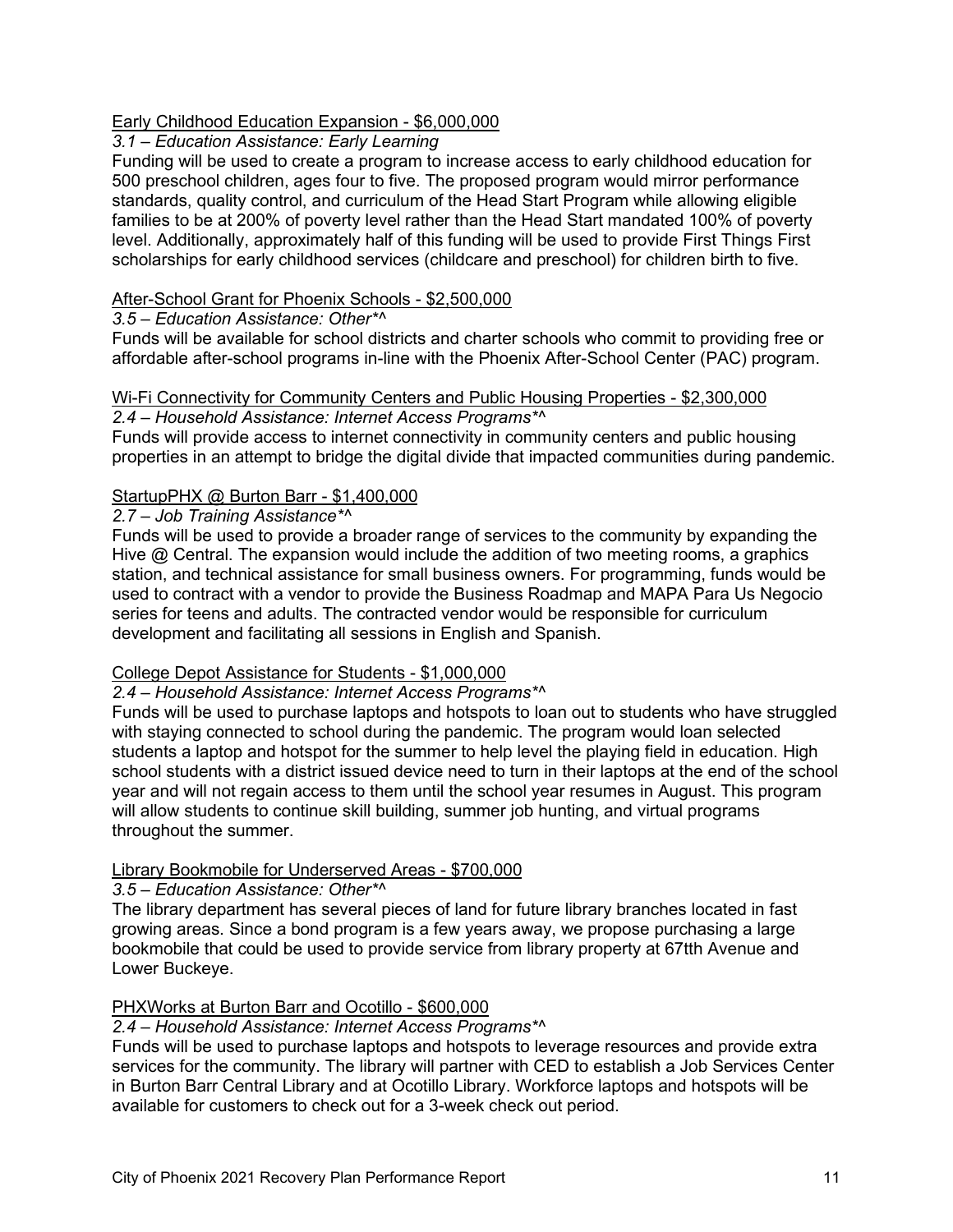#### Parks After-School Programs - \$500,000

#### *3.5 – Education Assistance: Other\*^*

Funds will be used to expand PAC programming to 10 additional sites. This affordable afterschool recreation and enrichment program provides youth ages six to 13 a fun, supportive, and educational atmosphere during crucial afterschool hours.

#### Youth Sports League Grants - \$500,000

#### *3.5 – Education Assistance: Other\*^*

Funds will be used to offer financial assistance or stipends to at-risk, underserved and lowincome youth to participate in youth sports and recreational leagues.

#### Early Literacy Tutoring Support - \$300,000

#### *3.1 – Education Assistance: Early Learning\*^*

The library would use funds to partner with ASU's America Reads tutoring program to provide 1:1 reading tutoring to emerging readers in  $1<sup>st</sup>$  through  $4<sup>th</sup>$  grade who lost ground due to the pandemic. Tutoring would be provided by ASU students and the library will provide Wi-Fi provisioned tablet computers to facilitate virtual tutoring as needed.

#### Library Technology, Capital and Staff Support - \$3,000,000

#### *7.1 – Administrative Expenses*

Funds will be used to cover the costs of various technological and capital enhancements identified by library staff including but not limited to online catalog enhancements, tablets and hotspots for lending and onsite use, outdoor signage upgrades and automated materials handler replacement at Mesquite Library.

#### **Phoenix Resilient Food System \$9,700,000**

#### Economic Development and Innovation - \$3,400,000

#### *2.13 – Other Economic Support\*^*

This portion of the Phoenix Food Initiative includes the following programs:

- Feed Phoenix Program This program is a continuation of the CRF funded Feed Phoenix Program. Under this program, the Local First Arizona Foundation delivered over 80,000 meals.
- Worker Cooperative Sustainable Food System Business Incubator This program will focus on developing worker cooperatives for sustainable food business enterprises through a collaboration with the private sector.
- Agri-Food Technology Grants This program will provide funding and incentives to encourage food system entrepreneurs and innovative food businesses to expand or locate in Phoenix.

#### Equity and Inclusion - \$2,400,000

#### *2.13 – Other Economic Support\*^*

This portion of the Phoenix Food Initiative includes the following programs:

- LISC Phoenix Funds to Feed Phoenix This program is a continuation of the CRF funded program that provides funding for community and grassroots organizations.
- Urban Agriculture Fellowship Provide funding for a one-year fellowship for high school and college age students with local food producers with 60% for Black, Indigenous, and persons of color participants.
- Council District Food Action Plans or Initiatives The program would focus on districts with food deserts, high food insecurity and hunger rates to identify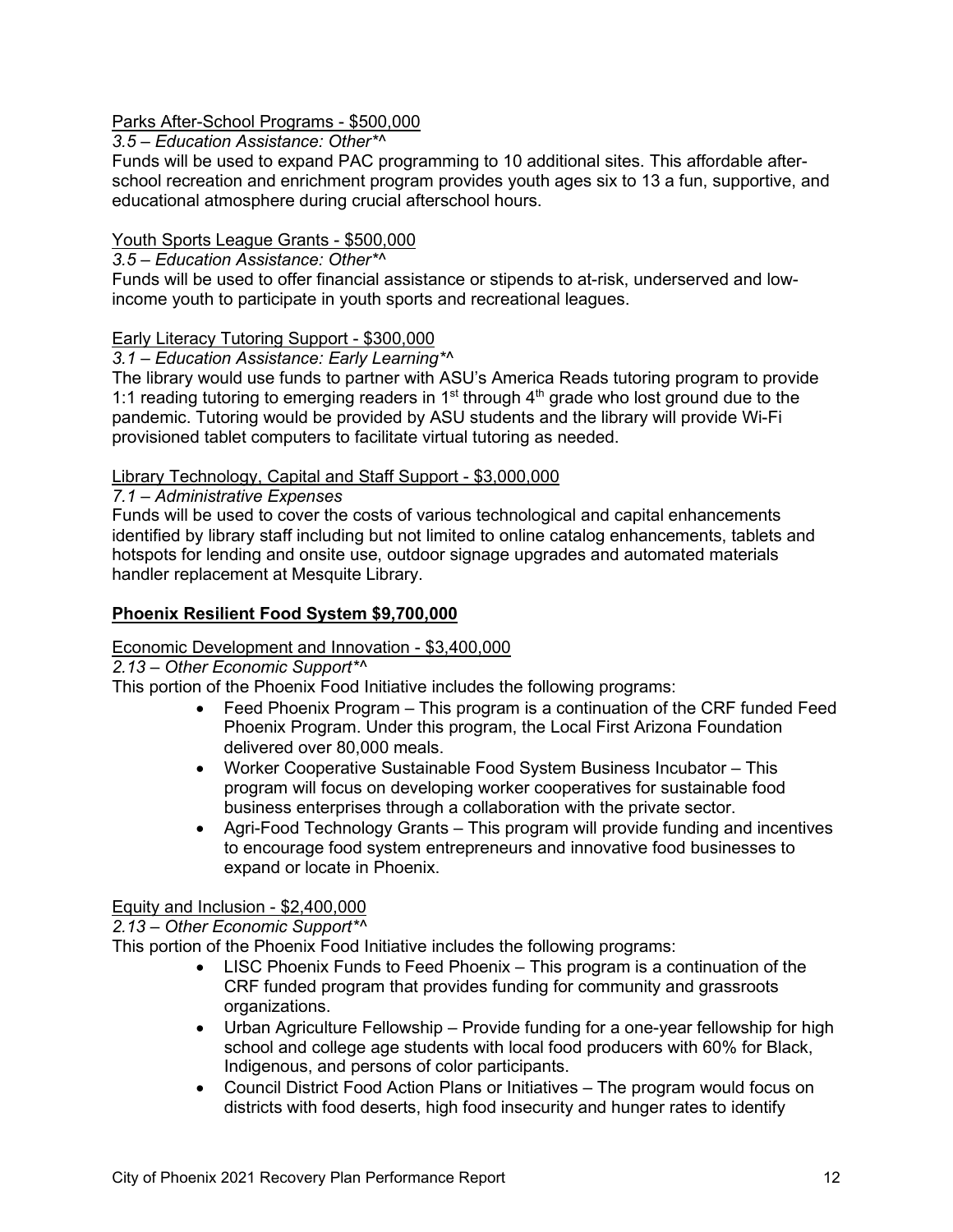whether a council specific food plan would be feasible and desired or whether more specific projects or initiatives would be preferred.

#### Local Food Consumption/Production - \$1,500,000

*2.13 – Other Economic Support\*^*

This portion of the Phoenix Food Initiative includes the following programs:

- Farmland Preservation In partnership with nonprofits and land trusts, assist in the purchase and preservation of up 100 acres of land for agriculture in Phoenix.
- Backyard Food Production Pilot Provide grant funding to 100 residents located in food deserts for backyard gardens and community gardens using aquaponics, raised beds, and other water conservative growing methods.

#### Food Banks and Pantries Support - \$1,300,000

#### *2.13 – Other Economic Support\*^*

This funding would be used to provide resources for local food banks and food pantries to provide food and other resources for struggling families. Staff will ensure broad engagement with small, medium and large foodbanks and pantries ensuring outreach and emphasis with smaller community-based food banks and food pantries.

#### Meals That Work - \$700,000

#### *2.13 – Other Economic Support\*^*

This program will prepare and deliver 1,000 meals for 26 weeks to social service organizations, such as St. Vincent de Paul, schools, and more. Fourteen food service employees at the Convention Center will be utilized to prepare the meals.

#### Resilient Food System - \$200,000

*2.13 – Other Economic Support\*^*

This portion of the Phoenix Food Initiative includes the following program:

• Resilient and Sustainable Agriculture Projects – Provide grant funding to farms for advancing technologies and methods that address growing food in our changing climate.

#### Outreach and Support Staff - \$200,000

#### *7.1 – Administrative Expenses*

This funding would be used provide advertising and outreach efforts to ensure funding allocated under this program is fully maximized. Funding would be used to sponsor community events, stakeholder meetings, and to produce digital and print advertisements. Funding would also be used to hire two full-time positions for the next two fiscal years. These positions will manage and monitor all of the activities in the Phoenix Sustainable Food Initiative.

#### **Better Health Outcomes and Community Testing and Vaccines - \$5,000,000**

#### *1.2 – COVID-19 Testing^*

Funds will be used to provide resources needed to ensure resident COVID-19 testing and vaccination efforts remain available through the duration of the public health emergency. This includes education, outreach, and incentives, with a focus in communities of color. Funds could also be used to purchase PPE and other public health related materials for the community as needed. Funds have already been used to continue mobile testing and vaccinations in hot spot locations and underserved communities.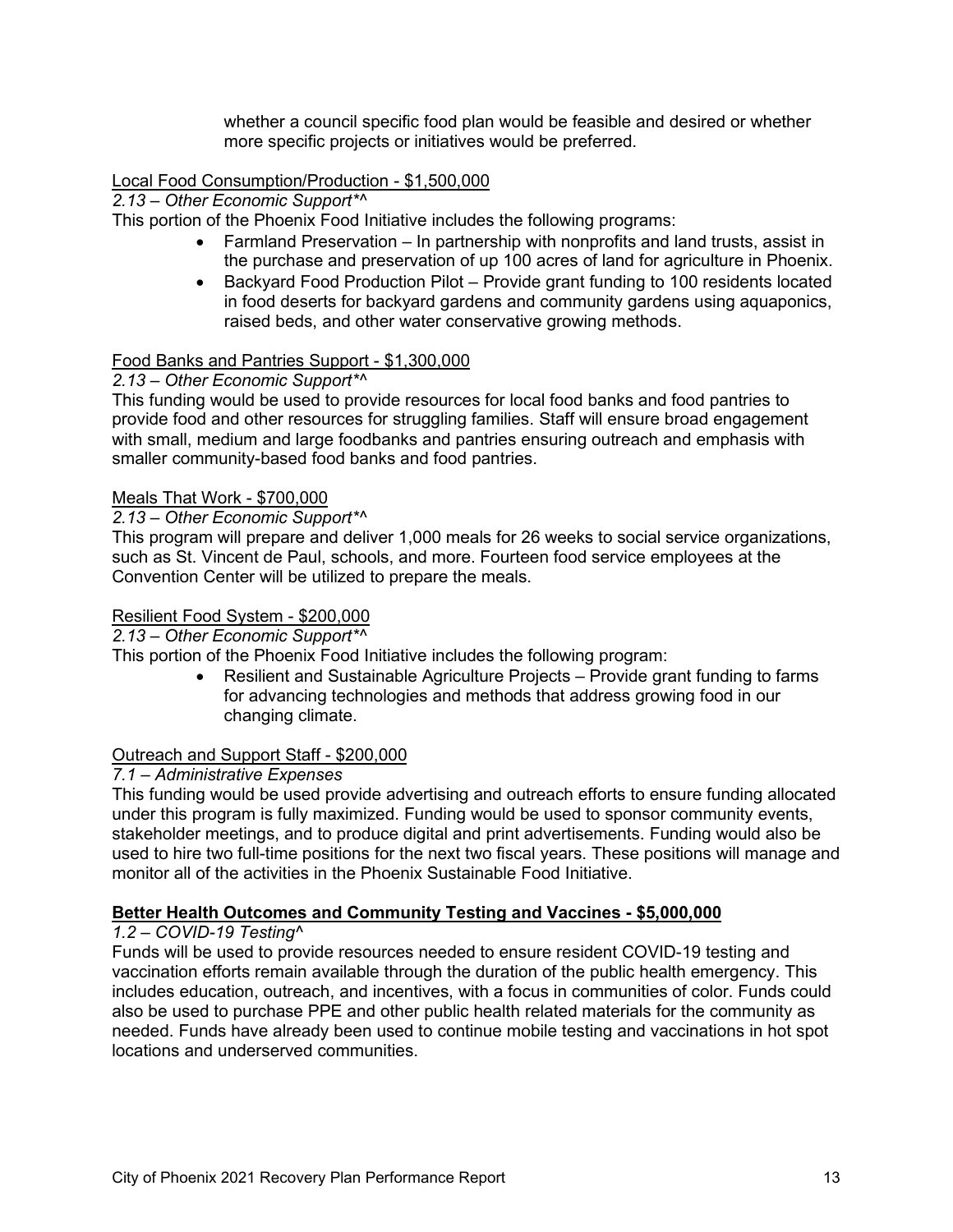#### **City Operations Investment \$50,000,000**

#### Infrastructure, Technology and Capital Needs - \$23,000,000

#### *2.13 Other Economic Support*

Funds are intended to be used to provide resources needed to address capital needs. Examples include purchasing spare ambulance units so that Fire has enough units in service while units are being decontaminated after a service call. During the Great Recession the City was forced to close its central stores warehouse and as a result during the height of the pandemic staff used the empty convention center to warehouse materials. As that space is no longer available, funds may be used to lease, buy or construct a warehouse to store PPE and critical inventory. Funds may also be used to address other technology and capital projects within the federal guidelines which include the rehabilitation of the  $27<sup>th</sup>$  Avenue Recycling Facility. Staff would also like to allocate a portion of this funding to address green energy, flood control and stormwater projects. Due to the large-scale nature of many of these projects, it is assumed that funding would be allocated in both ARPA allocations.

#### Revenue Replacement - \$22,400,000

#### *6.1 – Provision of Government Services*

Funds will be used to replace lost revenue at the Convention Center and to offset COVID-19 worker's compensation claims. COVID-19 has had a severe impact on the Convention Center bookings. It is likely that large conventions and the associated hospitality industry will be among the slowest to recover and revenue will continue to be weak. Using the prescribed Treasury formula, staff has determined that up to \$31 million of the revenue lost by the Convention Center is eligible for revenue replacement. Staff recommends replacing this revenue over two years rather than all at once. It is important to note that the General Fund serves as the financial backstop for the Convention Center so replacing lost revenue with ARPA funds significantly reduces risk to the General Fund. ARPA also allows the City to offset costs for COVID-related worker's compensation trust fund expenses that can be tied to COVID-19 employee claims. The City anticipates over \$2.4 million in worker's compensation claims that can be replaced with ARPA funds. This action would reduce the actuarial impact to future City resources.

#### Administrative Oversight, Compliance and Outreach Efforts - \$4,000,000

#### *7.1 – Administrative Expenses*

Funds are intended to be used to provide staffing necessary to support federal compliance efforts. Staffing additions will also assist with enhancing community outreach to improve service delivery and to increase transparency on city progress for all approved programs via an enhanced website.

#### PPE/Cleanings/Sanitizing/Testing and Vaccine Distribution - \$600,000

#### *1.1 – COVID-19 Vaccination^*

Funds will be used to provide to ensure staff have access to necessary PPE, cleaning and sanitizing materials. Funds will also be used to ensure that workstations and common areas are appropriately cleaned. Additionally, funds will be used to offset any additional expense incurred to ensure that all city staff, family members and contractors have access to both vaccines and COVID testing.